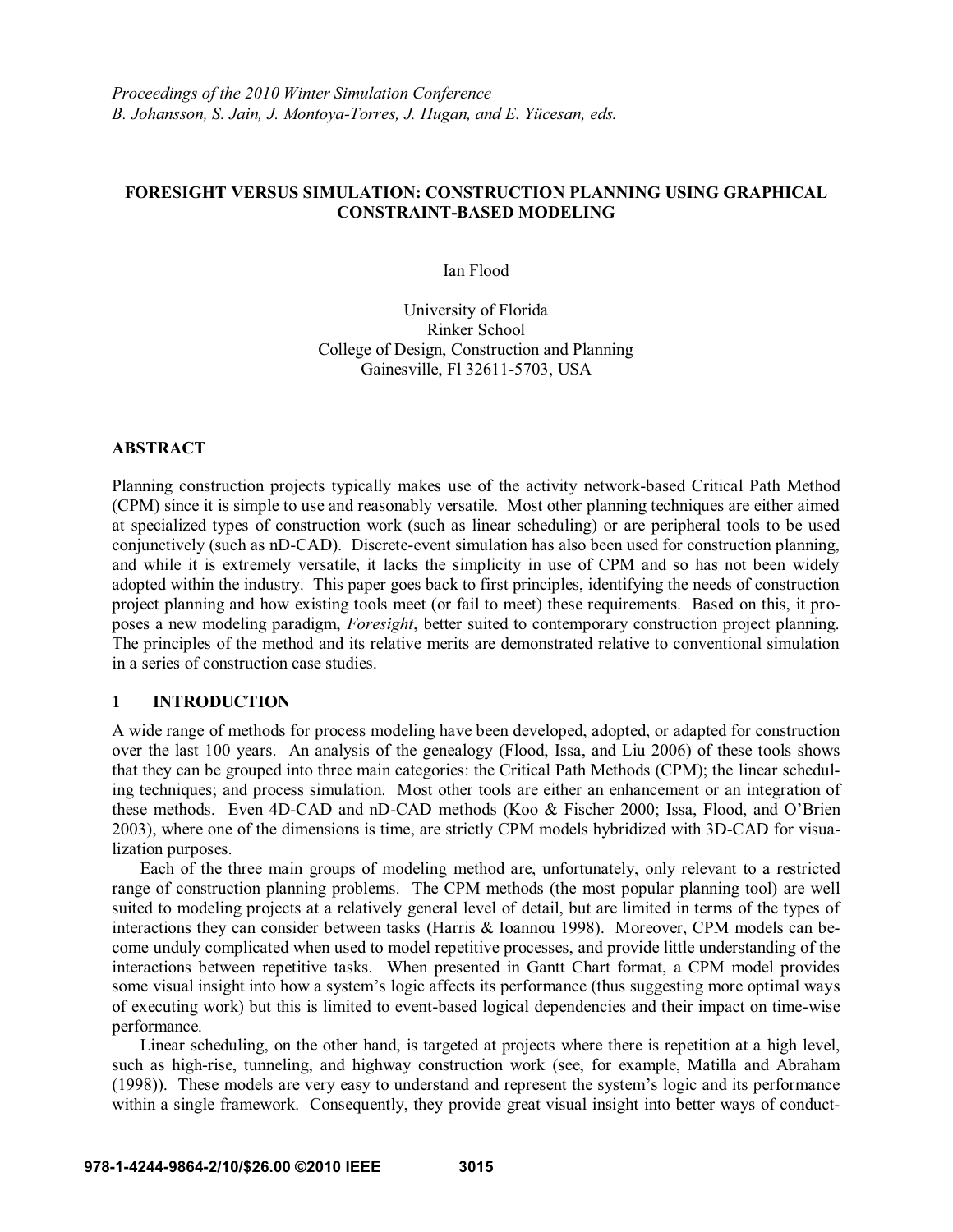ing a project to improve performance, and factors to monitor when work is underway to help ensure it proceeds efficiently. For example, they show in graphic form how the relative progress of repetitive tasks can lead to conflict, both in terms of time and physical work completed. However, linear schedules cannot be used at all to model non-repetitive work, and they include some simplistic assumptions which often make it difficult to model real-world repetitive processes. For example, velocity diagrams (a linear scheduling technique) cannot easily represent operations that follow different paths, such as two underground utility lines that interact at a cross-over point but otherwise follow different routes.

 Finally, simulation (see, for example, Halpin and Woodhead (1976); Sawhney, AbouRizk, and Halpin (1998); Hajjar and AbouRizk (2002)) is very versatile in that it can in principle model any type of interaction between tasks and any type of construction process (including repetitive and non-repetitive work). However, the effort involved in defining and validating a simulation model means that in practical terms it is best suited to systems that cannot be modeled sufficiently accurately using CPM or linear scheduling. In addition, simulation models provide no visual indication of how a system's logic determines its performance. That is, performance is an output from the model after it has been fully developed; it is not an integral part of the model and therefore its dependence on the model's logic is not directly apparent.

 Most projects include a variety of processes some of which may be best modeled using CPM while others may be better represented by linear scheduling or simulation. However, it is not normally practical to expect planners and plan-users to employ more than one modeling method to plan a project. In any case, using several tools that are not fully compatible makes it impossible to seek a globally optimal solution to a planning problem. On the other hand, the alternative approach of using one tool to represent all situations (typically CPM) compromises our ability to plan and control work optimally.

 Ideally, what is needed is a single tool that is well suited to modeling the broad spectrum of repetitive and non-repetitive construction work, that is highly versatile, provides insight into better ways of organizing work, and is easy to use. This paper goes back to basics and proposes a new modeling paradigm, *Foresight*, that addresses the above issues. Section 2 introduces the principles of the *Foresight* modeling system. Sections 3 to 5 provide three case studies demonstrating the application of *Foresight* to construction projects that would otherwise best be modeled using discrete-event simulation, linear scheduling, and CPM, respectively.

# **2 PRINCIPLE MODELING CONCEPTS OF FORESIGHT**

The goal in developing the new approach to modeling was to attain the simplicity of CPM, visual insight of linear scheduling, and the modeling versatility of simulation. In addition, hierarchical structuring of a model (see for example, Huber, Jensen, and Shapiro (1990) and Ceric (1994)) and interactive development of a model were identified as requisite attributes of the new approach since they facilitate model development and aid understanding of the organization and behavior of a system. The three principle concepts of the *Foresight* modeling approach are as follows and illustrated in Figure 1.

- 1. *Attribute Space.* This is the environment within which the model of the process exists. Each dimension defining this space represents a different attribute involved in the execution of the process, such as time, cost, excavators, skilled labor, number of repetitions of an item of work, permits to perform work, and materials. The attributes that make-up this space are resources that need to have their usage monitored, resources that could have a significant impact on performance of the process, and variables that will be used to measure performance.
- 2. *Work Units.* These are elements that represent specific items of work that need to be completed as part of the project. They are represented by a bounded region within the attribute space. A unit can represent work at a high level (such as 'Construct Structural System'), a low level (such as '*Erect Column X'*) or any intermediate level. Collectively, the work units must represent all work of interest but should not represent any item of work more than once. Most if not all work units will exist in a subset of the dimensions of the attribute space, although normally they will all exist at least within the time dimension. A work unit could in principle take on any form, but for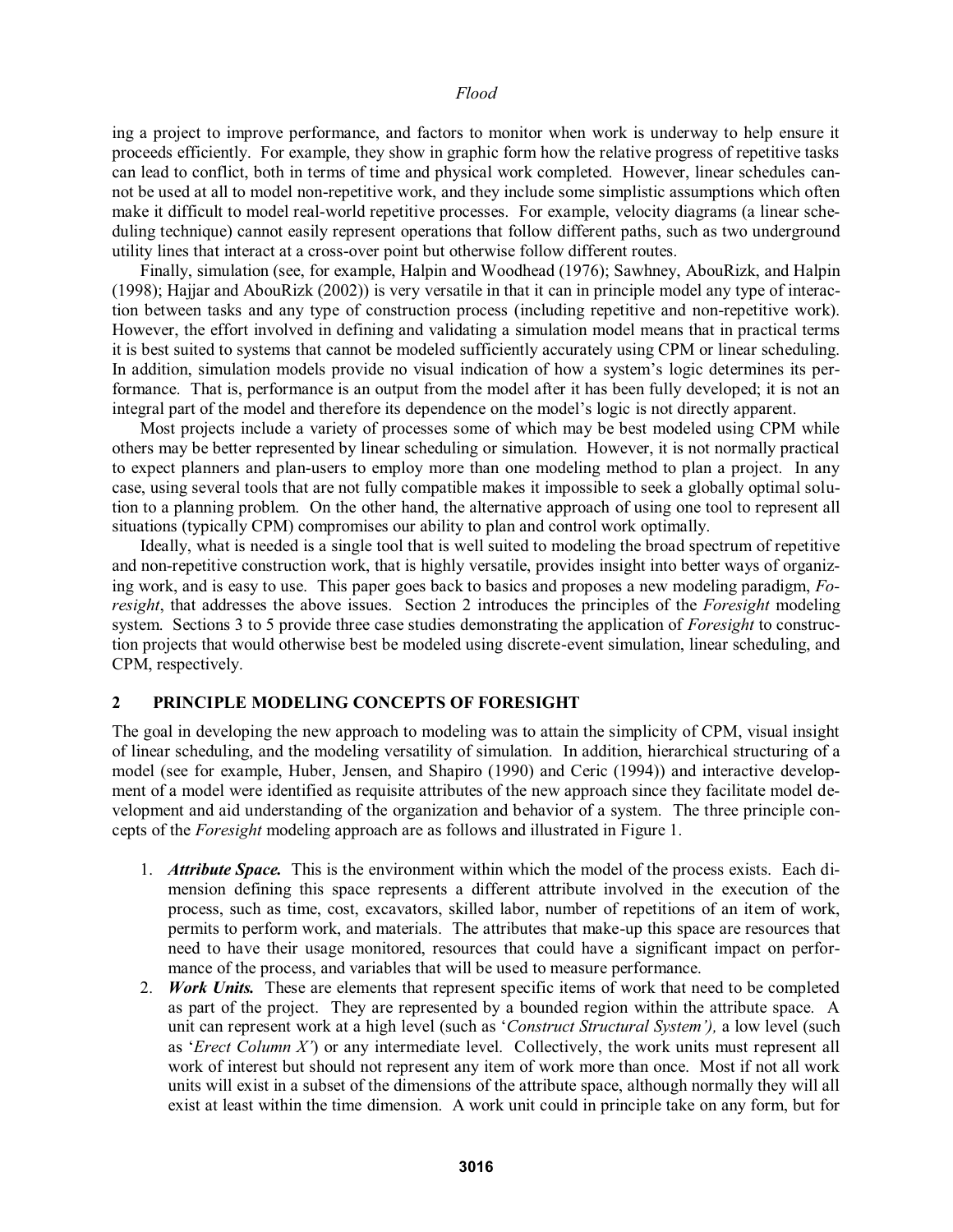the purposes of this paper they will be limited to rectangular shapes (or hyper-rectangular shapes in the case that they exist within more than 2 dimensions of the attribute space).



Figure 1: Schematic illustrating the three principle concepts of *Foresight*

3. *Constraints and Objectives.* Constraints define the relationships between the work units and the attribute space, either directly with the attribute space (such as constraint 'a' in Figure 1) or indirectly via relationships with other work units (such as constraints 'b', 'c', and 'd' in Figure 1). These constraints effectively define the location of the edges of the work units. A constraint can be any functional relationship between the borders of the work units and/or the space within which they exist. Practical examples include: (i) ensuring that crews at different work units maintain a safe working distance; (ii) ensuring that the demand for resources never exceeds the number available; (iii) determining the duration for a task based on the number of times it has already been repeated, and (iv) ensuring that idle time for a task is kept to a minimum. The objectives are the specific goals of the planning study, such as to maximize profits or to complete work by a deadline (such as constraint 'd' in Figure 1). Fundamentally, they are the same thing as constraints, albeit at a higher level of significance, and therefore are treated as such within the proposed new modeling system.

Note that work units can by implication be nested within other work units (such as work unit 'D' in Figure 1 which is shown to be within work unit 'C'), or overlap with each other (such as work units 'A' and 'B'). Nesting of work units can be defined explicitly, allowing the model to be understood at different levels of abstraction, increasing its readability, reducing the likelihood of errors in the design of the model, and reducing the amount of work required to define and update a model.

A specification of *Foresight* is that model development be implemented interactively. That is, the visual presentation of a model is updated and all constraints are resolved as the work units and constraints are either edited or added to the model. This way, the modeler can see immediately the impact of any changes or additions that are made. Another point to note is that these models are presented as a plot of the work units within at least two dimensions of the attribute space. This form of presentation allows the progress of work to be visualized within the model's functional structure. This is an extrapolation of the way in which linear scheduling models are presented, and has the advantage of allowing the user to visualize directly how the performance of the model is dependent on its structure. These points will be illustrated in the following three example applications.

It should be noted that *Foresight* is, strictly speaking, a simulation system in that it requires the use of a three-phase simulation algorithm to resolve its constraints.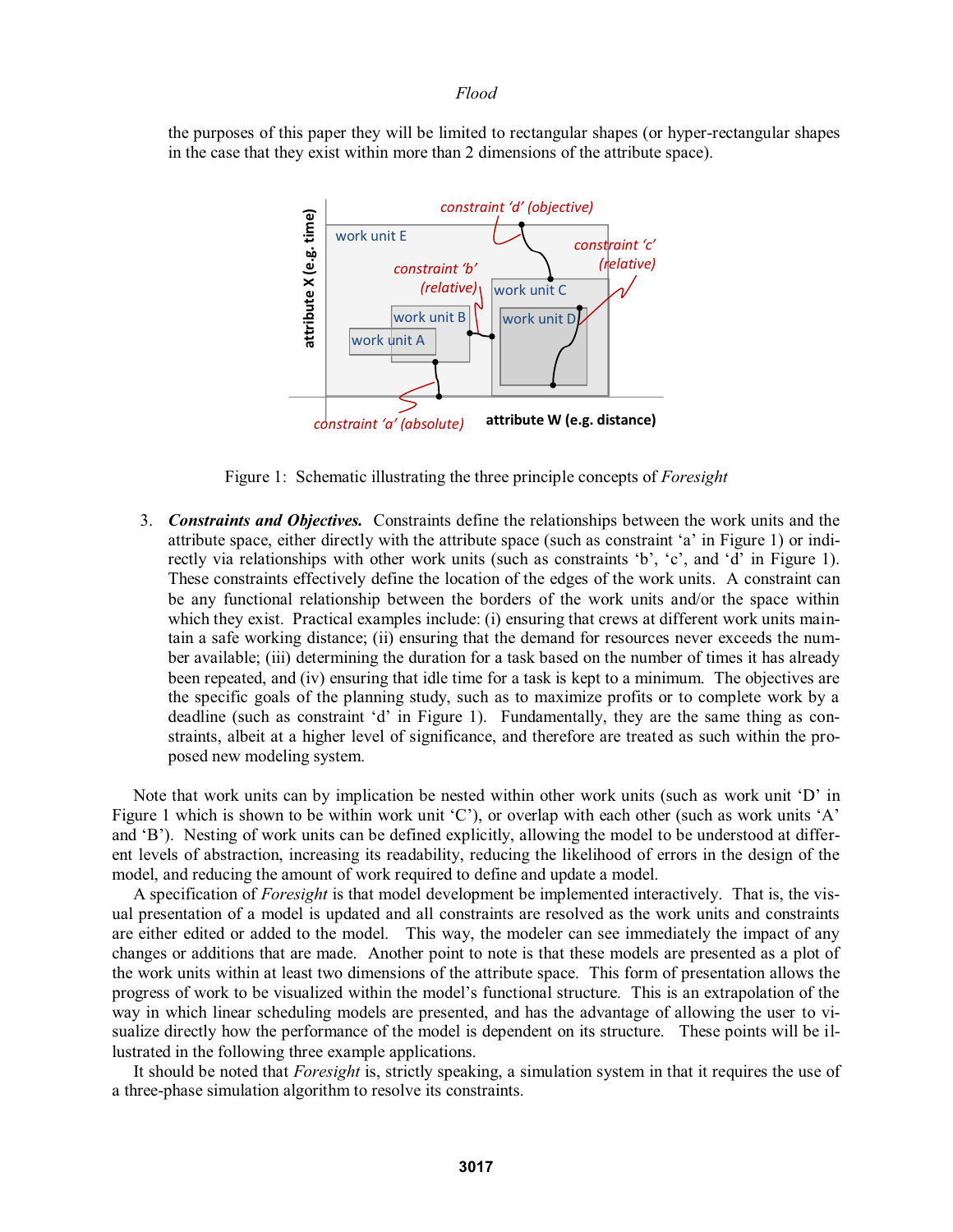## **3 EXCAVATION SYSTEM**

Modeling a simple excavation system has become the classic problem used to introduce and demonstrate the principles of construction simulation. The most widely used and familiar method of simulation modeling construction processes is the *CYCLONE* method, as described by Halpin & Woodhead (1976), and as such will be used for comparison with *Foresight* in this introductory example. Figure 2 shows the *CYCLONE* representation of a simple excavation system comprising 3 dump trucks of 10 cu-m capacity and 1 excavator with a 2 cu-m bucket, thus the excavator must perform 5 cycles to load a truck. Part (a) of this figure shows the *CYCLONE* diagram which is a logical representation of the processes involved in the operation, while part (b) shows the resultant time-wise output from the model measured at the dump activity.



Figure 2: *CYCLONE* based simulation modeling of a simple excavation system

 Figure 3 shows the *Foresight* equivalent model of the above excavation system. Part (a) of Figure 3 shows the hierarchical structure of the model while part (b) shows both the model structure and the performance of the system over time.

Several important differences between *CYCLONE* and *Foresight* can be understood by comparing the model representations of Figures 2 and 3. First, it should be understood that *CYCLONE* requires the complete logic of the model (as represented by the *CYCLONE* diagram of Figure 2(a)) to be finalized before the system's performance can be predicted in a simulation run (such as represented by Figure  $2(b)$ ). In contrast, the *Foresight* model integrates the structure and logic of the model and the estimated performance of the system within a single format (as represented by Figure 3(b)). This gives *Foresight* a couple of significant advantages. First, as elements are added to the model and its parameters altered, the impact of these edits on the estimated performance of the system are seen immediately - the model does not have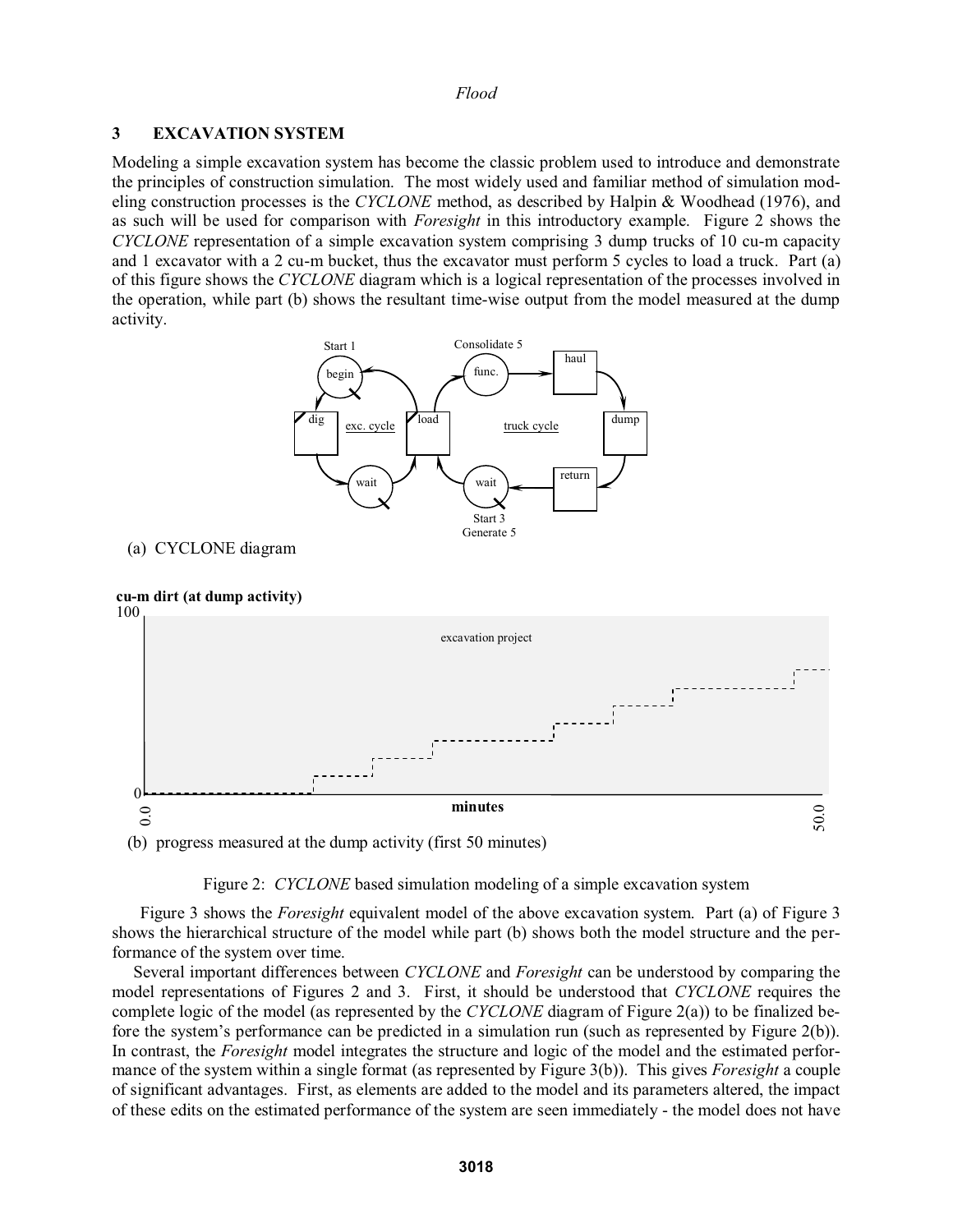to be completed before the simulation results are produced. This is a similar advantage to that seen in other graphically based planning tools such as Gantt Charts and Linear Schedules. The second advantage is that in a *Foresight* model, the way in which the logic and structure of the model affect the performance of the system is directly visible, which in turn assists in the optimization of the design of the system (this point will be illustrated in the following case study of a sewer-tunneling operation).



(a) hierarchical structure

#### **cu-m dirt**



(b) integrated model structure and production





(c) truck demand plotted against time  $(2<sup>nd</sup>$  level in model hierarchy)



(d) excavator demand plotted against time  $(4<sup>th</sup>$  level in model hierarchy)

Figure 3: *Foresight* based simulation modeling of a simple excavation system

 Figures 3 (c) and (d) show the model using the variables trucks versus time, and excavators versus time respectively. Figure 3(c) only shows the model to the  $2<sup>nd</sup>$  level in its hierarchy, even though the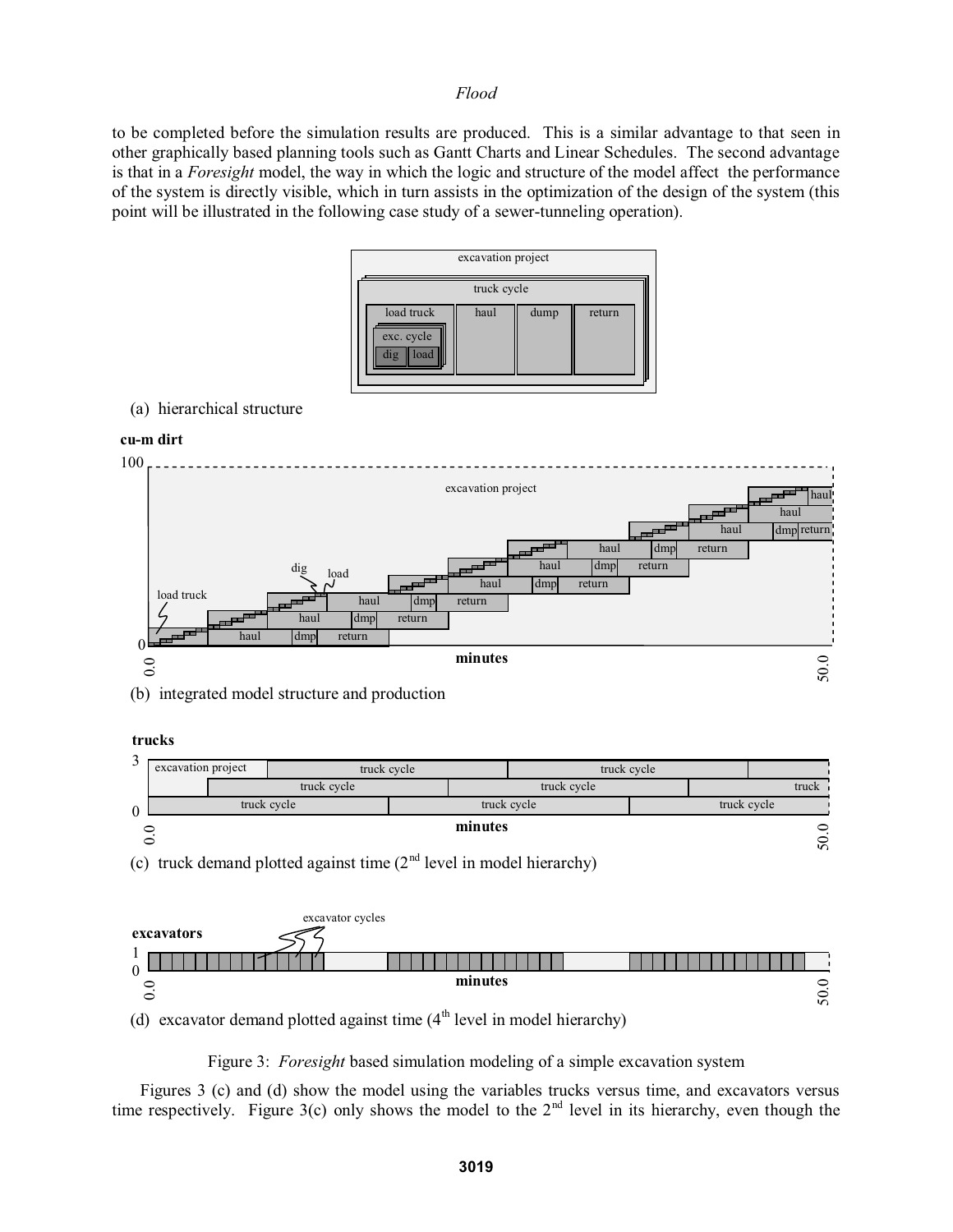truck activities go down to the 3<sup>rd</sup> level, to allow a more generalized understanding of its performance. Likewise, Figure 3(d) shows the activities of the excavator down to the  $4<sup>th</sup>$  rather than  $5<sup>th</sup>$  level. These plots effectively show the demand for these productive resources over time, indicating any idle time and thus possible imbalance in the resource combinations.

## **4 TUNNEL CONSTRUCTION**

The second study is concerned with modeling the construction of a 2 m internal diameter sewer, where tunneling is through clay and the lining is formed from concrete ring segments. The example is used to illustrate the steps in developing a *Foresight* model for a relatively complex process.

A component oriented approach should be adopted when developing a *Foresight* model, such that each work unit represents the construction of a physical component or sub-component of the facility under construction. A top-down, hierarchical approach is an effective strategy for developing these models, starting with the highest level component (the complete facility) and then breaking it down into its constituent components. For the tunnel project, the first two levels of breakdown are shown in Figure 4. The second level work units here are: *excavation* representing the cutting of the tunnel; *concrete lining* which comprises concrete ring segments grouted in place (each 1 m in length); and *light track* used to carry a manually propelled train used for removal of spoil and delivery of concrete ring segments (laid in 3 m lengths).

| sewer tunnel project            |  |
|---------------------------------|--|
| light track                     |  |
| concrete lining (ring segments) |  |
| excavation                      |  |

Figure 4: Two levels of work units for the *Foresight* sewer-tunnel model

At the highest level, the process will repeat itself every 3 m (the length of the track), and so the model can be more conveniently represented with a work unit representing the construction of a 3 m length of tunnel that is repeated until the tunnel is completed. Likewise, construction of 1 m lined sections of the tunnel must be repeated 3 times to complete a 3 m length of tunnel. This is shown schematically in Figure 5 (a) without imposition of any constraints.

More specifically, referring to Figure 5(a), it can be seen that the work units *excavation* and *concrete lining* are performed for a 1 m length of tunnel. The work unit representing this 1 m lined section is repeated until a 3 m length of tunnel has been excavated and lined, after which the *light track* for that 3 m section is laid. This completes a 3 m section of the tunnel. The work unit representing the 3 m section is repeated until the tunnel is complete. The work units, *light track, concrete lining,* and*, excavation* are further broken down to a level of detail considered appropriate for the analysis to be performed using the model. In this case, Figure 5(a) shows up to seven levels of breakdown, with the deepest being the *dig* and *load* work units nested within the *excavation* work unit.

Addition of constraints can occur as work units are added to the model. The result of this is shown in Figure 5(b), plotting *time* against *tunnel length* for the first 3 meters of the project. In this case, the main constraints are as follows:

- The work units representing *3 m tunnel sections* are positioned serially both in the *time* and *tunnel length* dimensions.
- The work unit representing the *sewer tunnel project* extends in the *tunnel length* direction to a value equal to the tunnel length.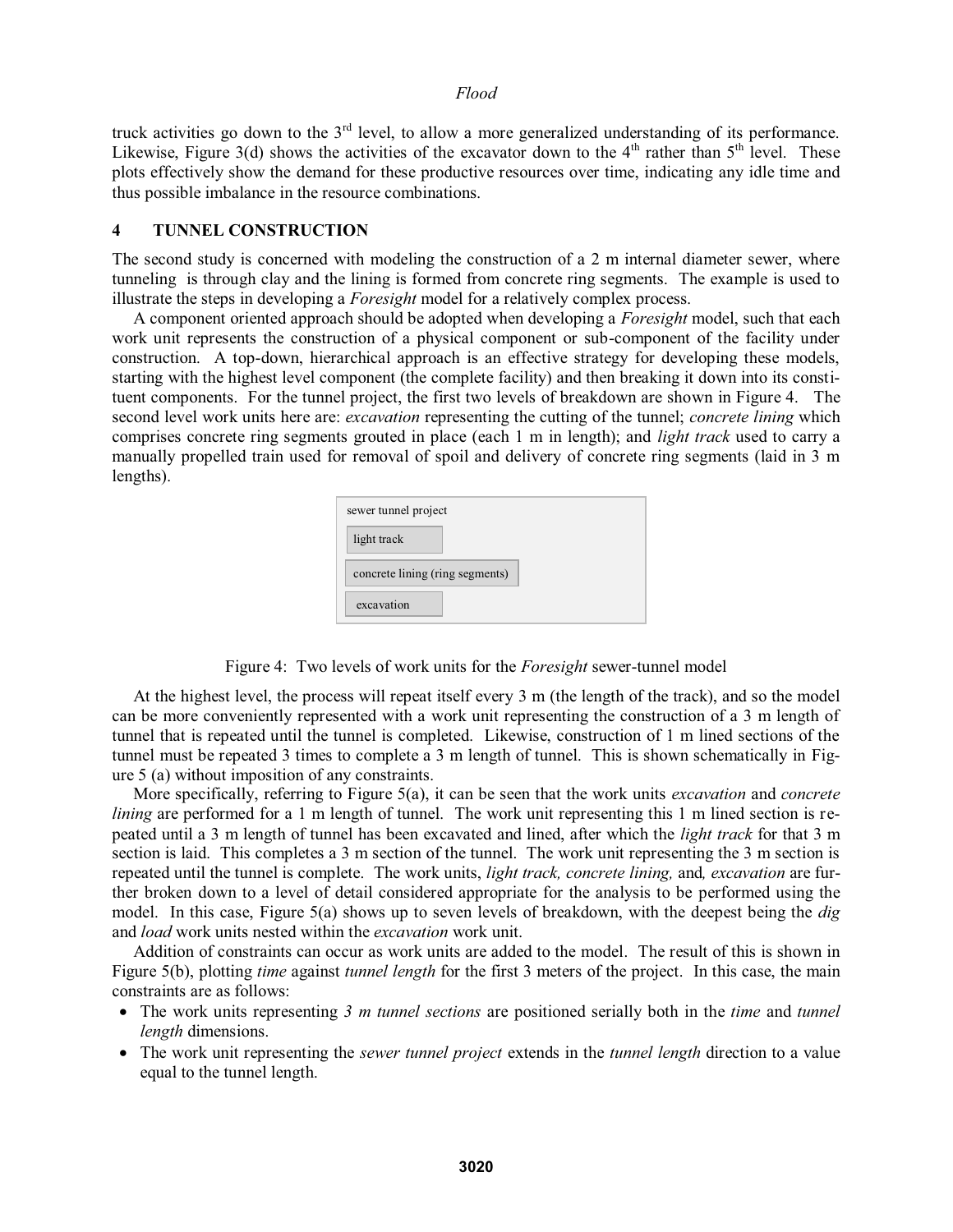- The *3 m tunnel section* work units start at the left side of the *sewer tunnel project* work unit and extend all the way to (but not beyond) the right side of the *sewer tunnel project* work unit.
- The *1 m lined section* work units are positioned serially both in the *time* and *tunnel length* dimensions.
- $\bullet$ The *1 m lined section* work units span from the left to right side of their *3 m tunnel section* work unit.
- The work units *excavation* and *concrete lining* are positioned sequentially in the *time* dimension.



Figure 5: *Foresight* Modeling of a Sewer-Tunnel Operation

Figure 6 shows the model for the first 30 meters of tunnel. For readability, the model is only shown to a level of breakdown that shows the *excavation*, *concrete lining* and *light track* work units (color coded in orange, green, and blue respectively). Note, the progress of the project follows a curve, which results from the fact that the duration to remove spoil and bring concrete ring segments to the tunnel face increases with tunnel length. Such a dependence can be readily established as a function of the position along the length of the tunnel. There are many refinements that may be made to this model, to provide more accuracy and/or greater detail to allow decisions to be made about equipment types to be employed. Other attributes may be added, such as crew members, allowing these to be shared between different work units concurrently.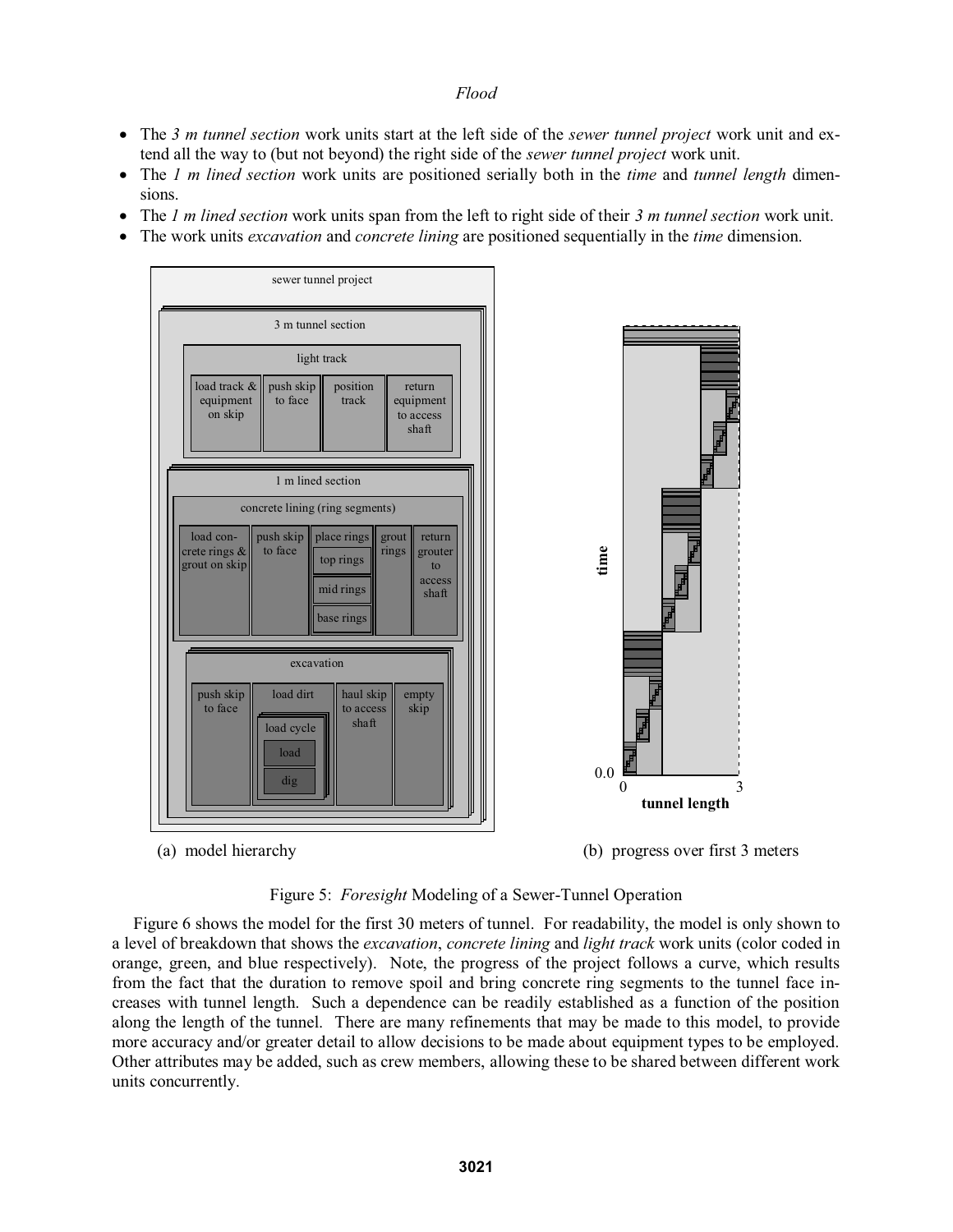To illustrate the visual power of these models, consider the problem where two separate crews will be employed for tunneling, each starting at the same point but heading in opposite directions. If crewperformance records indicate that 1 crew tends to operate about 50% faster than the other then we would want to find a starting location that would minimize the total project duration. Figure 7 shows the model for a 60 m tunnel with the two crews starting at the midpoint, with the slower crew heading to the left and the faster crew heading to the right. It can be seen from this chart that the faster crew should probably start 3 m or 6 m to the left of the midpoint to minimize the project duration = both choices could be tested quickly. Alternatively, an additional dimension could be added to the model representing starting the crews at different positions along the tunnel length, thus providing an automated sensitivity analysis of project duration versus starting point for the crews.



**Tunnel length** 

Figure 6: Sewer-tunnel model for the first 30 meters summarized to an intermediate level of breakdown



Figure 7: Tunnel model with two crews starting at centre and heading in opposite directions

# **5 UNDERGROUND ELECTRIC CABLE LAYING PROJECT**

Figure 8 shows the completed *Foresight* model of an electrical cable laying project typical of the type of process that would be modeled using linear scheduling except that it includes some logical features that are beyond conventional linear scheduling methods.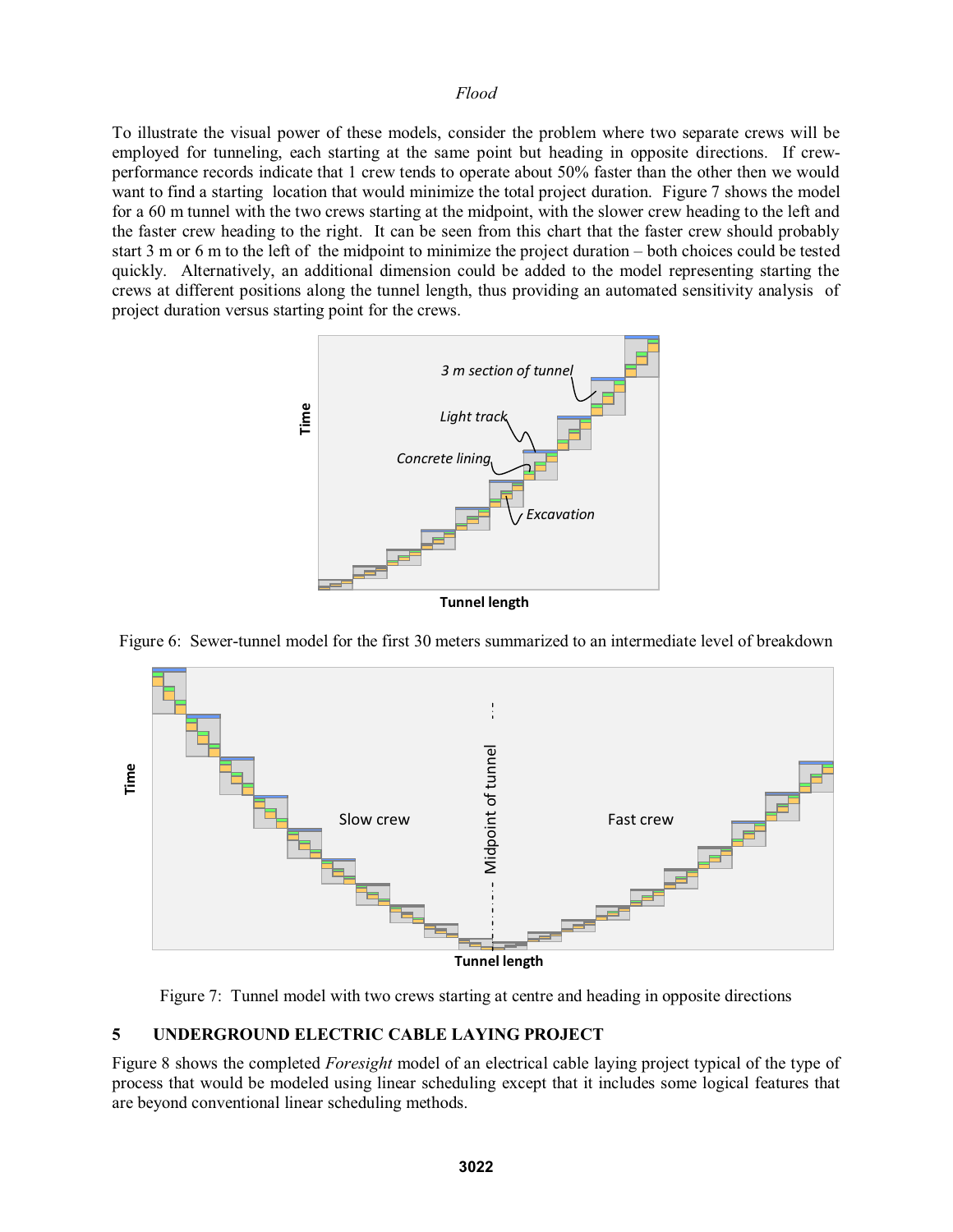The project comprises four main tasks: *excavate trench*; *shore trench*; *lay cable*; and *backfill*, each of which is color coded. The smaller sized work units represent work on 1 m lengths of the project while the larger work units are essentially summaries of each task. Important feature of this model are:

- $\bullet$  There are two crews available for excavation work and two crews available for shoring. The first excavation crew is faster than the second and will leap frog them when they reach their starting point.
- $\bullet$  *Shore trench* has two constraints relative to *Excavate trench*, a minimum and a maximum permissible distance. The minimum working distance is for safety and to prevent interference between the crews. The maximum distance is to minimize the chances of the trench collapsing before being shored. In this example, the Shore trench crew must spend some time idle to ensure that the minimum distance constraint is not violated. If they operated considerably slower then the excavation crew would have had to spend time idle to ensure the maximum distance buffer was not violated.



**Cable run length** 

Figure 8: Underground electrical cable laying project

A constraint is imposed on both *Lay cable* and *Backfill* that prevents gaps between their work units within the model (effectively meaning they cannot spend time idle). This constraint reduces the amount of time their crews are employed on the project. As a consequence, *Lay cable* and *Backfill* are forced to start later.

## **6 CONCLUSIONS**

The paper has proposed a new technique, *Foresight*, that can be used to model construction processes that integrates the advantages of CPM, linear scheduling, and discrete-event simulation, along with hierarchical and interactive approaches to model development and analysis. The principles upon which *Foresight* is based provide it with the versatility necessary to model the broad spectrum of construction projects that until now have required the use of several different modeling tools. The resultant models are highly visual in form, representing the progress of work within the model structure. This provides insight into how the design of a process will impact its performance, and suggests ways of optimizing project performance.

Research is on-going developing detailed models using this method for a variety of project types. The